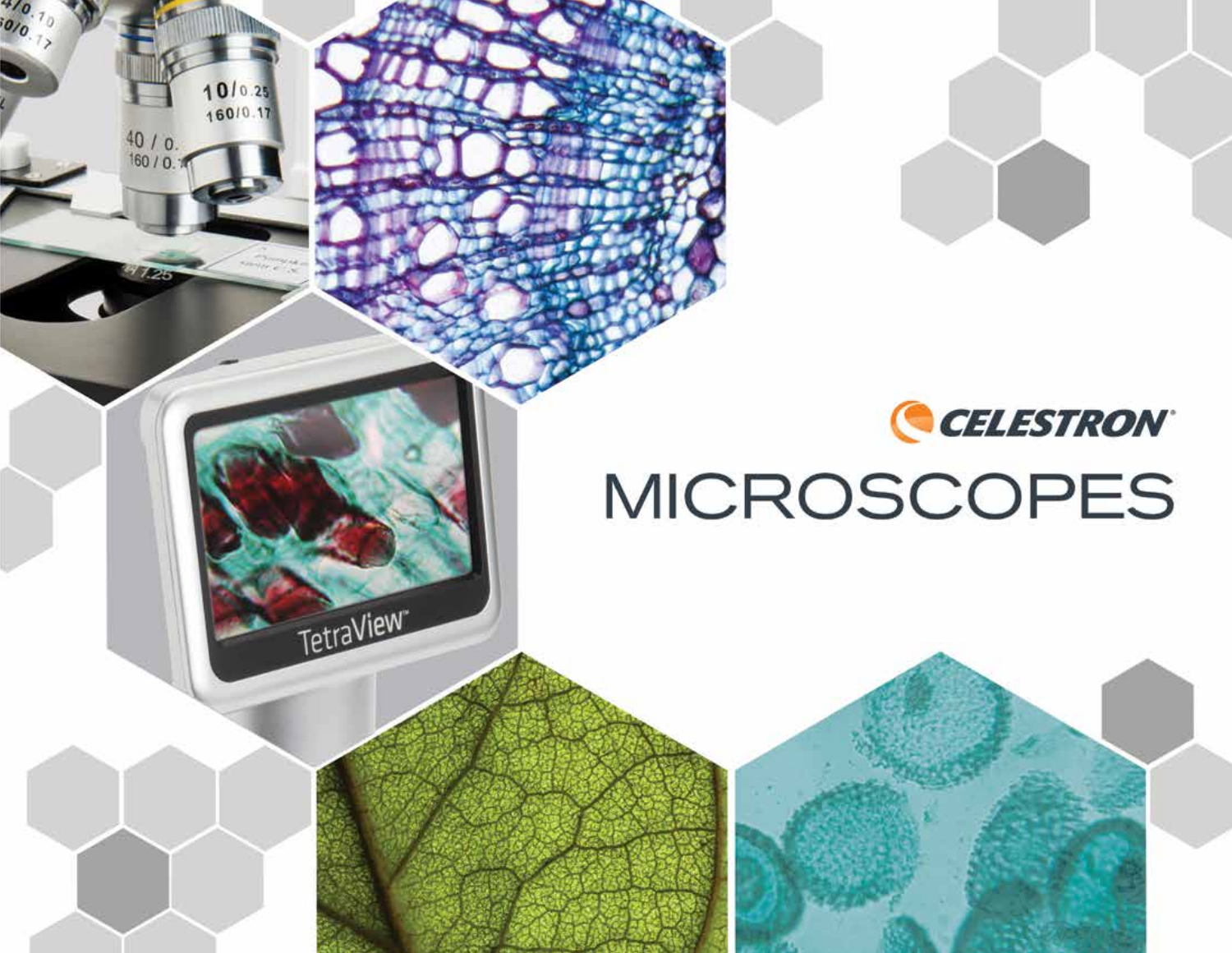## DIGITAL **MICROSCOPES**

Celestron is leading the charge to revolutionize the Earth sciences with microscopes that feature the latest in CMOS sensor technology, LCD touchscreens, HDMI video streaming, and integrated WiFi connectivity and portability.

With our products, educators, researchers, and hobbyists are finding new and exciting ways to explore and share microscopic realms in the outdoors, classrooms, and professional institutions of the 21st century.

PentaView

#### LCD DIGITAL **MICROSCOPE II**

High power (up to 400x, digital zoom up to 1600x) light microscope with full color 3.5" LCD screen, 5MP CMOS sensor, 3 fully achromatic objective lenses, coarse focus, 180° rotatable head, fully mechanical stage, 1GB SD card and accessories.

#44341

#### TetraView<sup>®</sup> **LCD DIGITAL MICROSCOPE**

**LESTRON** 

High power (up to 400x, digital zoom up to 1600x) light microscope with full color 4.3" LCD touchscreen, 5MP CMOS sensor, 4 fully achromatic objective lenses, coarse and fine focus, 180° rotatable head, fully mechanical stage, 2GB SD card and accessories.

#44347

### PentaView<sup>®</sup>

High power (up to 600x, digital zoom up to 2400x) light microscope with full color 4.3" LCD touchscreen, 5MP CMOS sensor, 5 fully achromatic objective lenses, coarse and fine focus, 180° rotatable head, fully mechanical stage, 4GB SD card and accessories.

#44348

**QCELESTROM**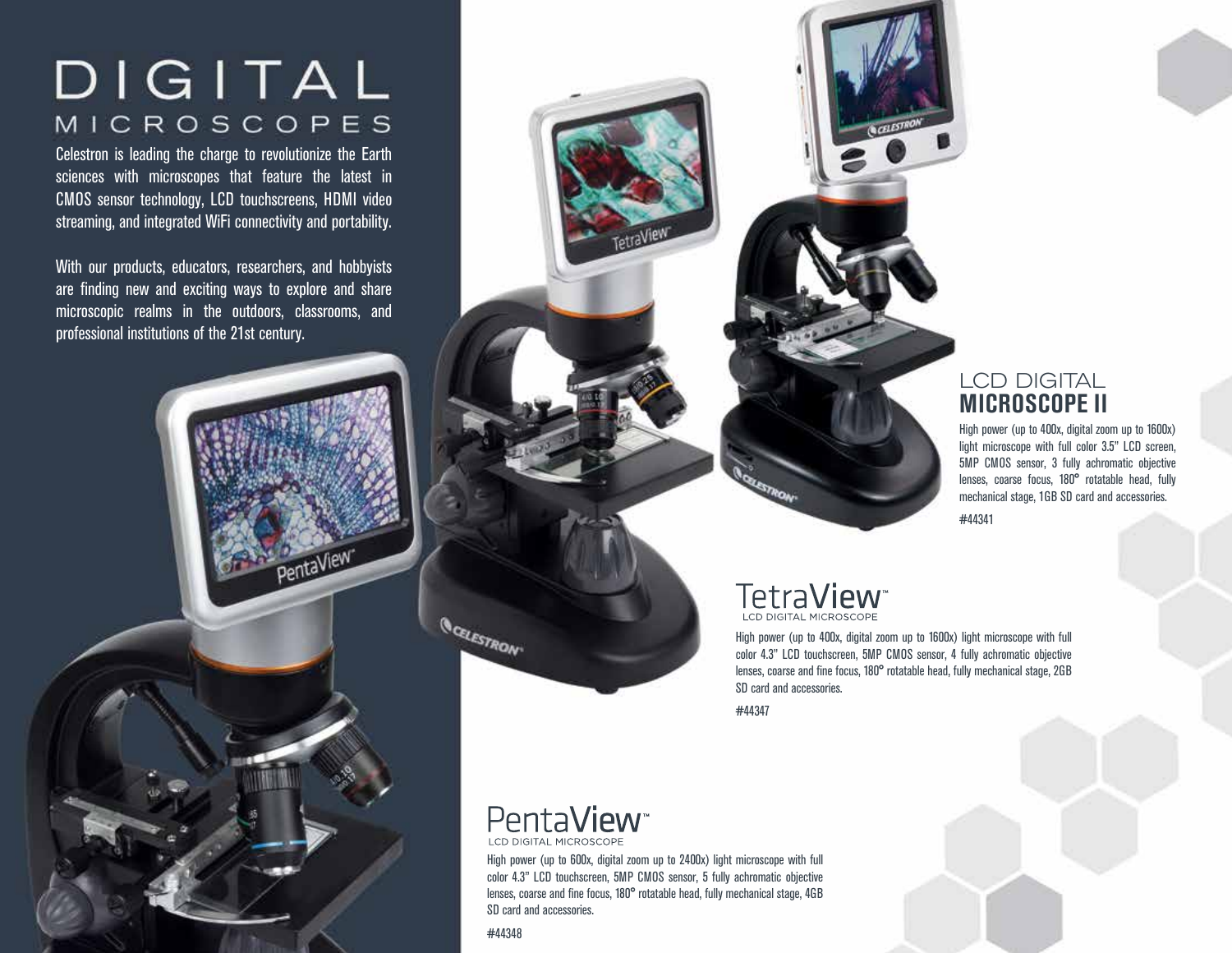1080 HD TV via HDMI

### **INFINIVIEW**

LCD DIGITAL MICROSCOPE

#44360

٥

**OCELESTRON** 

800000

WANTED MARKET

Portable low power (up to 140x) light microscope with 5MP CMOS sensor, 3.5" color LCD screen, high quality 5 element IR cut lens configuration, 8 LED adjustable ring illuminator and rechargeable lithium ion battery for portability.

#### **MICRODIRECT** 1080p HD

HANDHELD DIGITAL MICROSCOPE

Low power (up to 220x) HDMI 1080p streaming handheld digital microscope, with 3.5MP high output sensor, adjustable stand and 8 LED adjustable ring illuminator that connects directly to a monitor or projector via HDMI cable. No computer needed. Includes software for use on Windows PC.

#44316

#### **DELUXE HANDHELD**

DIGITAL MICROSCOPE

Low power (up to 40x) handheld microscope with built in 2MP CMOS sensor, 6 LED ring illuminator and adjustable metal stand that connects to your Windows or Mac PC via USB cable.

#44302-B



<u>Hener</u>



LAPTOP via USB



HOMI

PROJECTOR via HDMI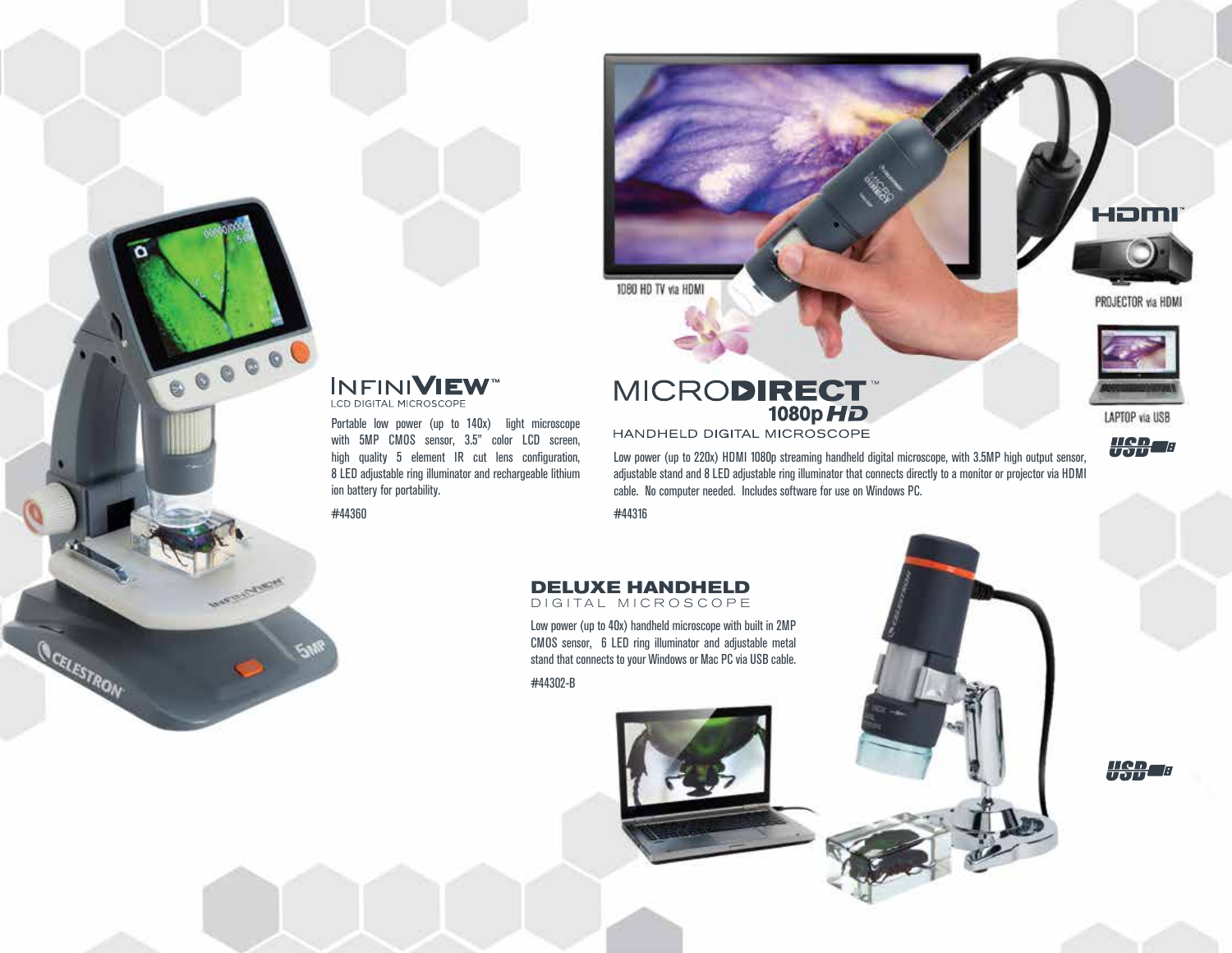

### LE **DU DIGITAL HANDHELD MICROSCOPE**

Portable low power (up to 120x) handheld digital microscope with 3.0" flip out adjustable LCD screen, 5 element IR cut lens configuration and 8 LED adjustable ring illuminator. Powered by 1050mAh rechargeable lithium ion battery.

#44314

**USBE** 



#### **HD DIGITAL MICROSCOPE IMAGER**

This HD digital imager is constructed from high grade aluminum. The internal 5MP CMOS sensor acts as a 30x eyepiece and turns any traditional light microscope into a USB connected digital microscope. #44422

**QCELESTRON HD** 

**UCD B** 

(Wi Fi)

#### **HANDHELD** Digital Microscope PRO

Low power (up to 200x) handheld microscope with 5MP CMOS sensor, 8 LED adjustable ring illuminator and 5 element IR cut lens configuration that connects to your Windows or Mac PC via USB cable. Includes fully adjustable stand.

#44308

COCKETTEN

# $MICRO$   $\vec{F1}$ <br>A WiFi enabled, portable low power (up to 80x) handheld

microscope with 6 LED adjustable ring illuminator and adjustable stand. Creates its own Wi-Fi network and can support up to 3 smart devices. Compatible with iPhones, iPads and all Android smart devices.

#44313

Available on the <sup>Get it on</sup><br>Google<sup>-</sup>play

*CONTRACTOR*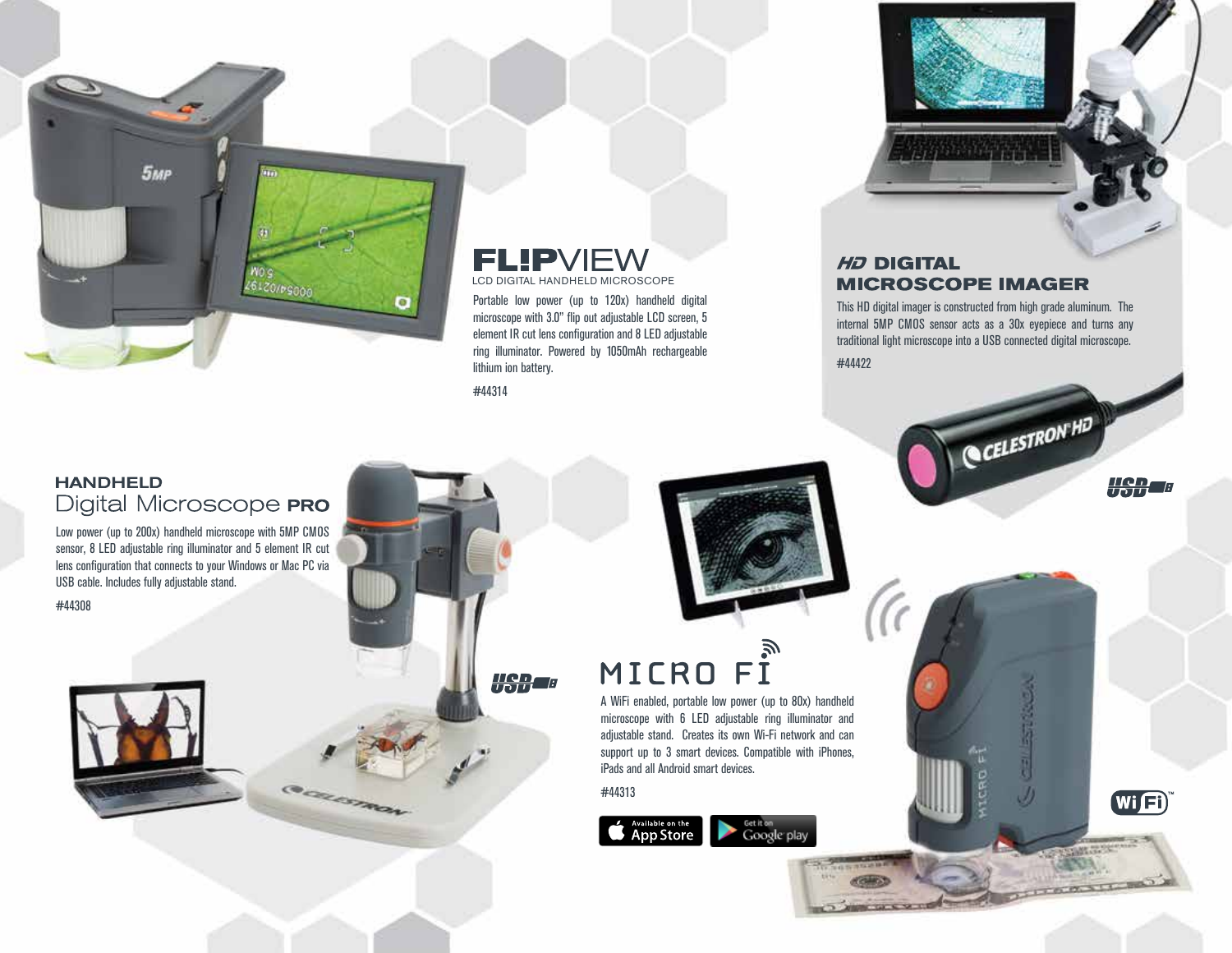## **CELESTRON®** LABS

Introducing Celestron's new family of compound and stereo microscopes. Made from high-quality parts, these metal-bodied microscopes are durable enough for use in the classroom or a professional lab. Inside, you'll find Celestron's signature optics with all-glass objectives providing sharp views with excellent detail. All seven models in the Celestron Labs family include prepared slides or 3D bug specimens to get you observing right away.



#44130

#44132

Select models offer advanced features like an Abbe condenser or coaxial focus, while others are battery-powered for use in the field. Two models even offer a binocular head for comfortable extended viewing sessions. The possibilities are endless. Choose your Celestron Labs microscope and begin your exploration!

LABS<sup>SI</sup>